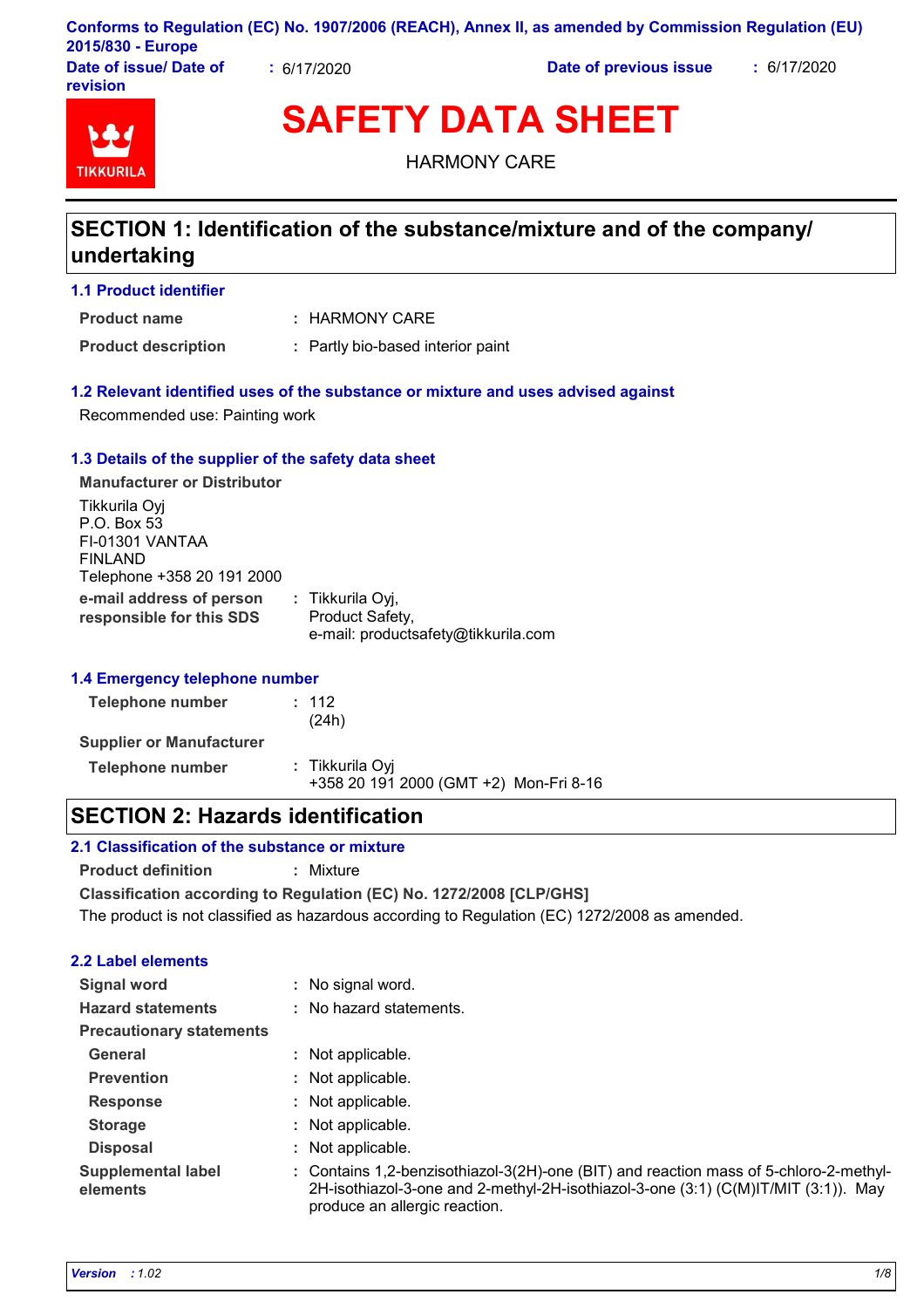| Date of issue/Date of revision |  |  |  |  |
|--------------------------------|--|--|--|--|
|--------------------------------|--|--|--|--|

*Date of issue/Date of revision 17.06.2020 Date of previous issue 17.06.2020. HARMONY CARE*

Warning! Hazardous respirable droplets may be formed when sprayed. Do not breathe spray or mist.

## **Treated articles**

This product contains a biocidal product for the preservation of the product during storage. Contains C(M)IT/MIT (3:1). Wear protective gloves.

# **2.3 Other hazards**

**Other hazards which do : not result in classification** None known.

# **SECTION 3: Composition/information on ingredients**

|                                                                                                                              |                                        |               | <b>Classification</b>                                                                                                                                                                                                 |              |
|------------------------------------------------------------------------------------------------------------------------------|----------------------------------------|---------------|-----------------------------------------------------------------------------------------------------------------------------------------------------------------------------------------------------------------------|--------------|
| <b>Product/ingredient</b><br>name                                                                                            | <b>Identifiers</b>                     | $\frac{9}{6}$ | <b>Regulation (EC) No.</b><br>1272/2008 [CLP]                                                                                                                                                                         | <b>Notes</b> |
| 1,2-benzisothiazol-3(2H)-one (BIT)                                                                                           | EC: 220-120-9<br>CAS: 2634-33-5        | < 0.05        | Acute Tox. 4, H302<br>Skin Irrit. 2, H315<br>Eye Dam. 1, H318<br>Skin Sens. 1, H317<br>Aquatic Acute 1, H400 (M=1)<br>Aquatic Chronic 2, H411                                                                         |              |
| reaction mass of 5-chloro-2-methyl-<br>2H-isothiazol-3-one and 2-methyl-<br>2H-isothiazol-3-one (3:1) (C(M)IT/<br>MIT (3:1)) | CAS: 55965-84-9<br>Index: 613-167-00-5 | < 0.001       | Acute Tox. 3, H301<br>Acute Tox. 2, H310<br>Acute Tox. 2, H330<br>Skin Corr. 1C, H314<br>Eye Dam. 1, H318<br>Skin Sens. 1A, H317<br>Aquatic Acute 1, H400 (M=100)<br>Aquatic Chronic 1, H410 (M=100)<br><b>EUH071</b> |              |
|                                                                                                                              |                                        |               | See Section 16 for the full<br>text of the H statements<br>declared above.                                                                                                                                            |              |

There are no additional ingredients present which, within the current knowledge of the supplier, are classified and contribute to the classification of the substance and hence require reporting in this section.

There are no additional ingredients present which, within the current knowledge of the supplier and in the concentrations applicable, are classified as hazardous to health or the environment, are PBTs or vPvBs or have been assigned a workplace exposure limit and hence require reporting in this section.

Occupational exposure limits, if available, are listed in Section 8.

Notes, if applicable, refer to Notes given in Annex VI of 1272/2008/EC.

# **SECTION 4: First aid measures**

# **4.1 Description of first aid measures**

| General             | : In all cases of doubt, or when symptoms persist, seek medical attention. Show this<br>safety data sheet or label to the doctor if possible.                                                        |
|---------------------|------------------------------------------------------------------------------------------------------------------------------------------------------------------------------------------------------|
| Eye contact         | : Check for and remove any contact lenses. Immediately flush eyes with plenty of<br>lukewarm water, keeping eyelids open. Continue to rinse for at least 15 minutes.                                 |
| <b>Inhalation</b>   | $:$ Remove to fresh air.                                                                                                                                                                             |
| <b>Skin contact</b> | : Wash skin thoroughly with soap and water or use recognized skin cleanser. Do<br>NOT use solvents or thinners.                                                                                      |
| Ingestion           | : If accidentally swallowed rinse the mouth with plenty of water (only if the person is<br>conscious). If significant amounts have been swallowed or if symptoms persist,<br>seek medical attention. |

# **4.2 Most important symptoms and effects, both acute and delayed**

See Section 11 for more detailed information on health effects and symptoms.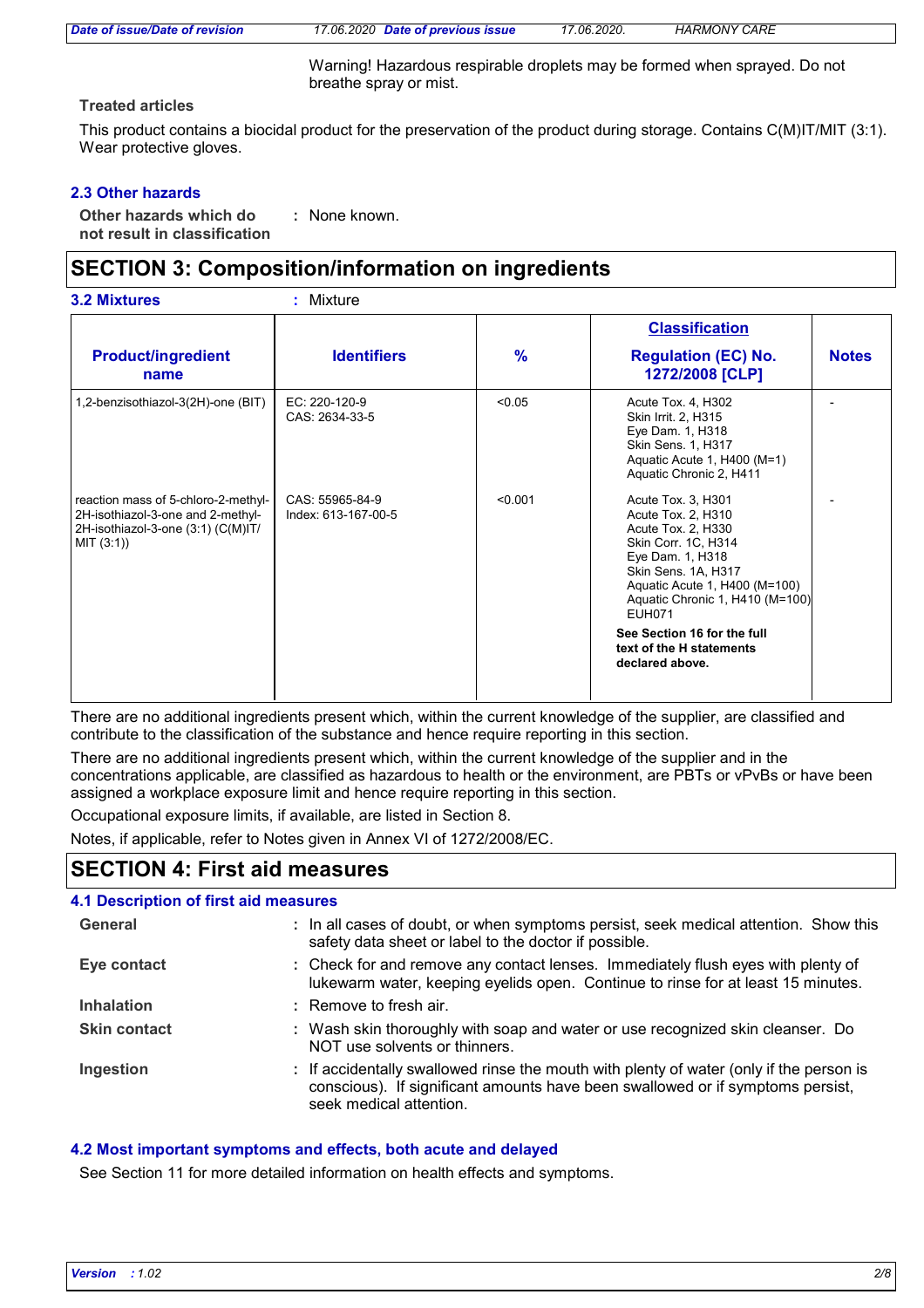| Date of issue/Date of revision |  |  |  |  |
|--------------------------------|--|--|--|--|
|                                |  |  |  |  |

*Date of issue/Date of revision 17.06.2020 Date of previous issue 17.06.2020. HARMONY CARE*

#### Contains:

1,2-benzisothiazol-3(2H)-one (BIT)

reaction mass of 5-chloro-2-methyl-2H-isothiazol-3-one and 2-methyl-2H-isothiazol-3-one (3:1) (C(M)IT/MIT (3:1)) May produce an allergic reaction.

### **4.3 Indication of any immediate medical attention and special treatment needed**

None.

#### Use water spray to keep fire-exposed containers cool. Do not release runoff from **:** fire to drains or watercourses. **Hazardous combustion products Hazards from the substance or mixture** When exposed to high temperatures, hazardous decomposition products may be **:** produced, such as carbon monoxide and dioxide, smoke, oxides of nitrogen etc. This product is not classified as flammable. Fire will produce dense black smoke. **:** Exposure to decomposition products may cause a health hazard. **Special protective :** Appropriate breathing apparatus may be required. **equipment for fire-fighters** Use an extinguishing agent suitable for the surrounding fire. Recommended: **:** Alcohol resistant foam,  $CO<sub>2</sub>$ , powders or water spray/mist. **5.1 Extinguishing media** Do not use a direct water jet that could spread the fire. **: Suitable extinguishing media Unsuitable extinguishing media SECTION 5: Firefighting measures 5.2 Special hazards arising from the substance or mixture 5.3 Advice for firefighters Special protective actions for fire-fighters 6.2 Environmental precautions** Do not allow to enter drains, water courses or soil. **:** Contain and collect spillage with non-combustible, absorbent material e.g. sand, **:** earth, vermiculite or diatomaceous earth and place in container for disposal **6.3 Methods and materials for containment and SECTION 6: Accidental release measures 6.1 Personal precautions, protective equipment and emergency procedures** Refer to protective measures listed in sections 7 and 8. **:**

| 6.4 Reference to other | : See Section 1 for emergency contact information.         |
|------------------------|------------------------------------------------------------|
| sections               | See Section 13 for additional waste treatment information. |

solvents.

# **SECTION 7: Handling and storage**

| 7.1 Precautions for safe | : Skin contact with the product and exposure to spray mist and vapor should be      |
|--------------------------|-------------------------------------------------------------------------------------|
| handling                 | avoided. Avoid contact with skin and eyes. Avoid inhalation of dust from sanding.   |
|                          | See Section 8 for information on appropriate personal protective equipment. Eating, |
|                          | drinking and smoking should be prohibited in areas where this material is handled   |
|                          | and stored. Wash hands before breaks and immediately after handling the product.    |

according to local regulations. Preferably clean with water or detergent. Avoid using

**cleaning up**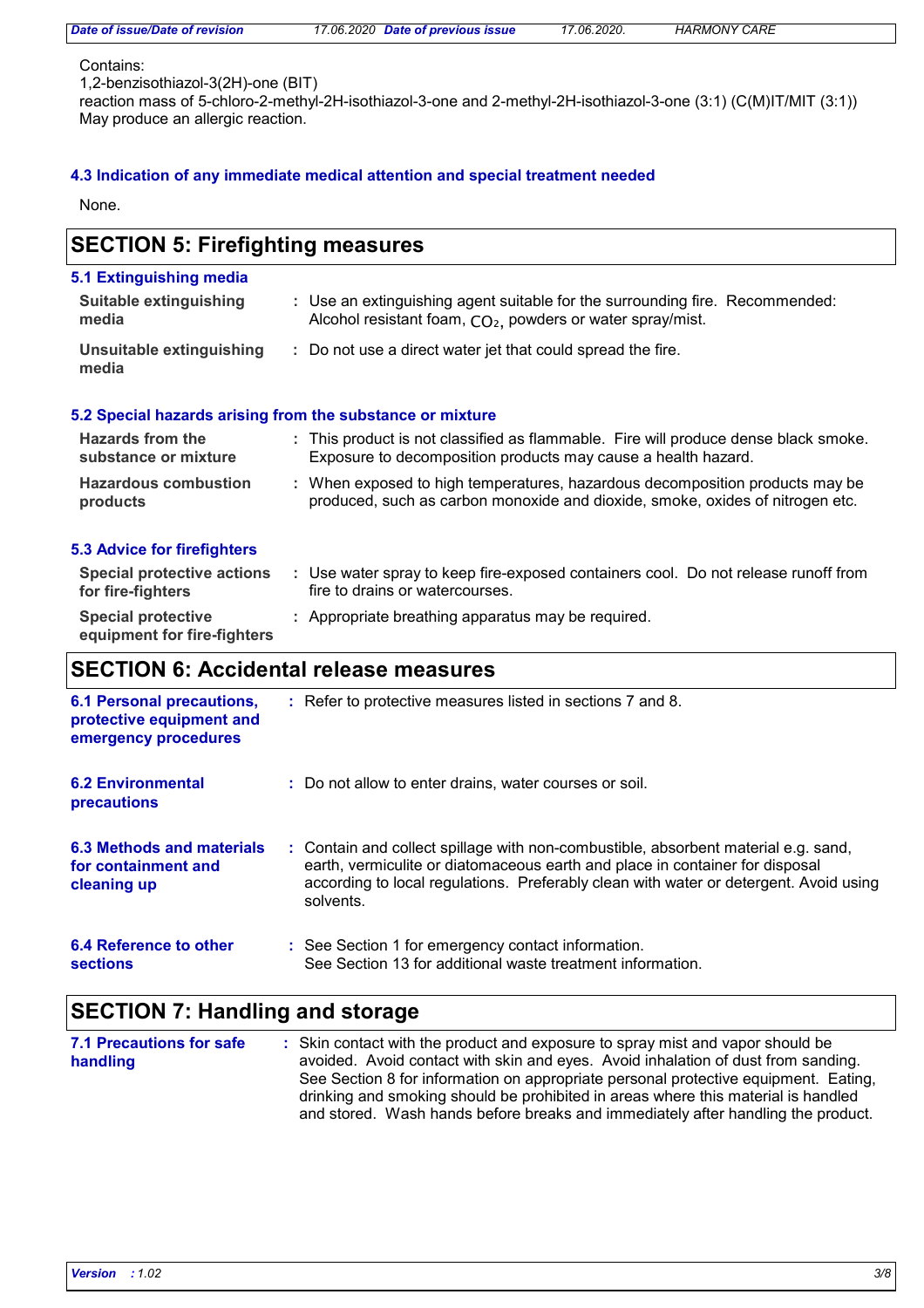| Date of issue/Date of revision                                                | 17.06.2020 Date of previous issue                                                                                                                                                                                                                                                                                                                                                                                                              | 17.06.2020. | <b>HARMONY CARE</b> |
|-------------------------------------------------------------------------------|------------------------------------------------------------------------------------------------------------------------------------------------------------------------------------------------------------------------------------------------------------------------------------------------------------------------------------------------------------------------------------------------------------------------------------------------|-------------|---------------------|
| <b>7.2 Conditions for safe</b><br>storage, including any<br>incompatibilities | : Store in original container protected from direct sunlight in a dry, cool and well-<br>ventilated area, away from incompatible materials (see Section 10) and food and<br>drink. Keep container tightly closed. Containers that have been opened must be<br>carefully resealed and kept upright to prevent leakage. Recommended storage<br>temperature is +5°C +25°C. Do not allow to freeze. Store in accordance with local<br>regulations. |             |                     |
| 7.3 Specific end use(s)                                                       | None.                                                                                                                                                                                                                                                                                                                                                                                                                                          |             |                     |

# **SECTION 8: Exposure controls/personal protection**

## **8.1 Control parameters**

No exposure limit value known. **Occupational exposure limits**

**procedures**

Recommended monitoring : If this product contains ingredients with exposure limits, personal, workplace atmosphere or biological monitoring may be required to determine the effectiveness of the ventilation or other control measures and/or the necessity to use respiratory protective equipment.

### **DNELs/DMELs**

No DNELs/DMELs available.

#### **PNECs**

No PNECs available.

#### **8.2 Exposure controls**

#### **Appropriate engineering controls**

Provide adequate ventilation. Comply with the health and safety at work laws.

#### **Individual protection measures**

| <b>Eye/face protection</b>    | : Safety eyewear should be used when there is a likelihood of exposure. Use safety<br>eyewear (EN166), especially during spray-application.                                                                                                                                                                                                                                                |
|-------------------------------|--------------------------------------------------------------------------------------------------------------------------------------------------------------------------------------------------------------------------------------------------------------------------------------------------------------------------------------------------------------------------------------------|
| <b>Hand protection</b>        | : Wear protective gloves. Gloves should be replaced regularly and if there is any<br>sign of damage to the glove material. The instructions and information provided by<br>the glove manufacturer on use, storage, maintenance and replacement must be<br>followed.<br>Recommended glove material (EN374):<br>> 8 hours (breakthrough time): nitrile rubber<br>Not recommended: PVA gloves |
| <b>Skin protection</b>        | : Wear appropriate personal protective clothing to prevent skin contact.                                                                                                                                                                                                                                                                                                                   |
| <b>Respiratory protection</b> | : If ventilation during spray-application is inadequate, use respirators with<br>combination filter AP, gas/dust filter (EN405:2001). Wear a respirator with type P2<br>filter during sanding (EN149:2001). Be sure to use an approved/certified respirator<br>or equivalent. Check that mask fits tightly and change filter regularly.                                                    |

# **SECTION 9: Physical and chemical properties**

#### **9.1 Information on basic physical and chemical properties**

| Appearance                                           |                                                                                            |
|------------------------------------------------------|--------------------------------------------------------------------------------------------|
| <b>Physical state</b>                                | : Liquid.                                                                                  |
| Color                                                | : Various                                                                                  |
| Odor                                                 | $:$ Mild.                                                                                  |
| <b>Odor threshold</b>                                | : Not relevant for the hazard assessment of the product.                                   |
| pH                                                   | : 8.5                                                                                      |
| Melting point/freezing point                         | $: 0^{\circ}$ C (water)                                                                    |
| Initial boiling point and<br>boiling range           | $: 100^{\circ}$ C (water)                                                                  |
| <b>Flash point</b>                                   | $: >100^{\circ}$ C                                                                         |
| <b>Evaporation rate</b><br>Flammability (solid, gas) | : Not relevant due to the nature of the product.<br>: Not applicable. Product is a liquid. |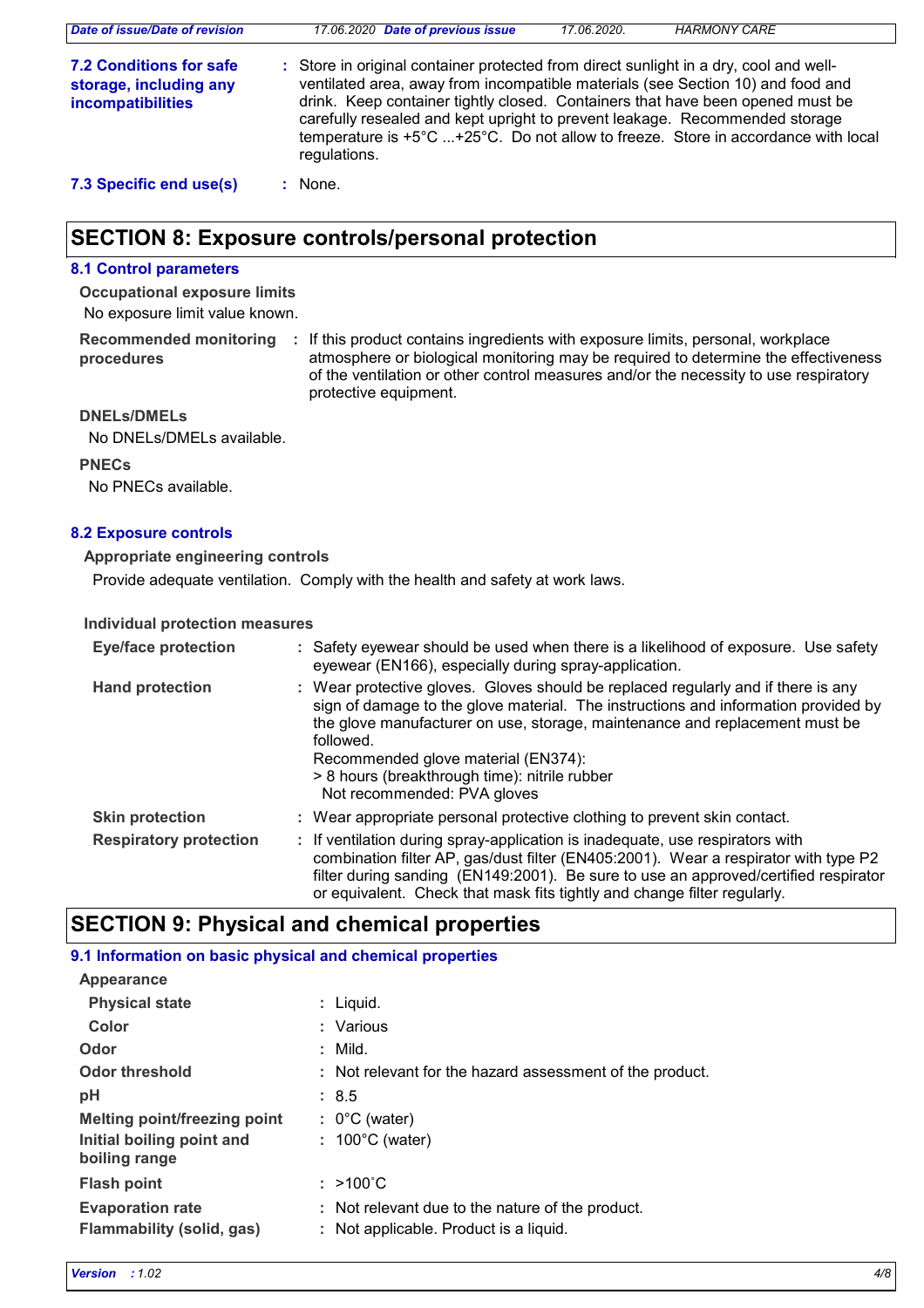| Date of issue/Date of revision                             | 17.06.2020 Date of previous issue<br>17.06.2020.<br><b>HARMONY CARE</b> |
|------------------------------------------------------------|-------------------------------------------------------------------------|
| <b>Upper/lower flammability or</b><br>explosive limits     | : No flammable ingredients present.                                     |
| Vapor pressure                                             | : 3.2 kPa [room temperature] (water)                                    |
| Vapor density                                              | : Not relevant for the hazard assessment of the product.                |
| <b>Density</b>                                             | : 1.2 to 1.3 g/cm <sup>3</sup>                                          |
| Solubility(ies)                                            | : Miscible in water.                                                    |
| Partition coefficient: n-octanol/: Not available.<br>water |                                                                         |
| <b>Auto-ignition temperature</b>                           | : Not relevant due to the nature of the product.                        |
| <b>Decomposition temperature</b>                           | : Not relevant for the hazard assessment of the product.                |
| <b>Viscosity</b>                                           | : Not relevant for the hazard assessment of the product.                |
| <b>Explosive properties</b>                                | : No explosive ingredients present.                                     |
| <b>Oxidizing properties</b>                                | : No oxidizing ingredients present.                                     |

## **9.2 Other information**

No additional information.

| <b>SECTION 10: Stability and reactivity</b>     |                                                                                                                                                               |  |
|-------------------------------------------------|---------------------------------------------------------------------------------------------------------------------------------------------------------------|--|
| <b>10.1 Reactivity</b>                          | $\therefore$ See Section 10.5.                                                                                                                                |  |
| <b>10.2 Chemical stability</b>                  | : Stable under recommended storage and handling conditions (see Section 7).                                                                                   |  |
| 10.3 Possibility of<br>hazardous reactions      | : Under normal conditions of storage and use, hazardous reactions will not occur.                                                                             |  |
| <b>10.4 Conditions to avoid</b>                 | : Avoid extreme heat and freezing.                                                                                                                            |  |
| 10.5 Incompatible materials                     | : Keep away from the following materials to prevent strong exothermic reactions:<br>oxidizing agents<br>strong acids<br>strong alkalis                        |  |
| <b>10.6 Hazardous</b><br>decomposition products | : When exposed to high temperatures, hazardous decomposition products may be<br>produced, such as carbon monoxide and dioxide, smoke, oxides of nitrogen etc. |  |

# **SECTION 11: Toxicological information**

### **11.1 Information on toxicological effects**

There is no testdata available on the product itself.

The product is not classified as hazardous according to Regulation (EC) 1272/2008 as amended.

Long term exposure to spray mist may produce respiratory tract irritation. Prolonged or repeated contact can defat the skin and lead to irritation, cracking and/or dermatitis.

#### **Acute toxicity**

| <b>Product/ingredient name</b>                                                                                                   | <b>Result</b> | <b>Species</b> | <b>Dose</b> | <b>Exposure</b> |
|----------------------------------------------------------------------------------------------------------------------------------|---------------|----------------|-------------|-----------------|
| 1,2-benzisothiazol-3(2H)-<br>one (BIT)                                                                                           | ILD50 Oral    | Rat            | 1020 mg/kg  |                 |
| reaction mass of 5-chloro-<br>2-methyl-2H-isothiazol-<br>3-one and 2-methyl-2H-<br>$isothiazol-3-one(3:1)(C(M))$<br> IT/MIT(3:1) | ILD50 Oral    | Rat            | 53 mg/kg    |                 |

Not classified.

#### **Irritation/Corrosion**

Not classified.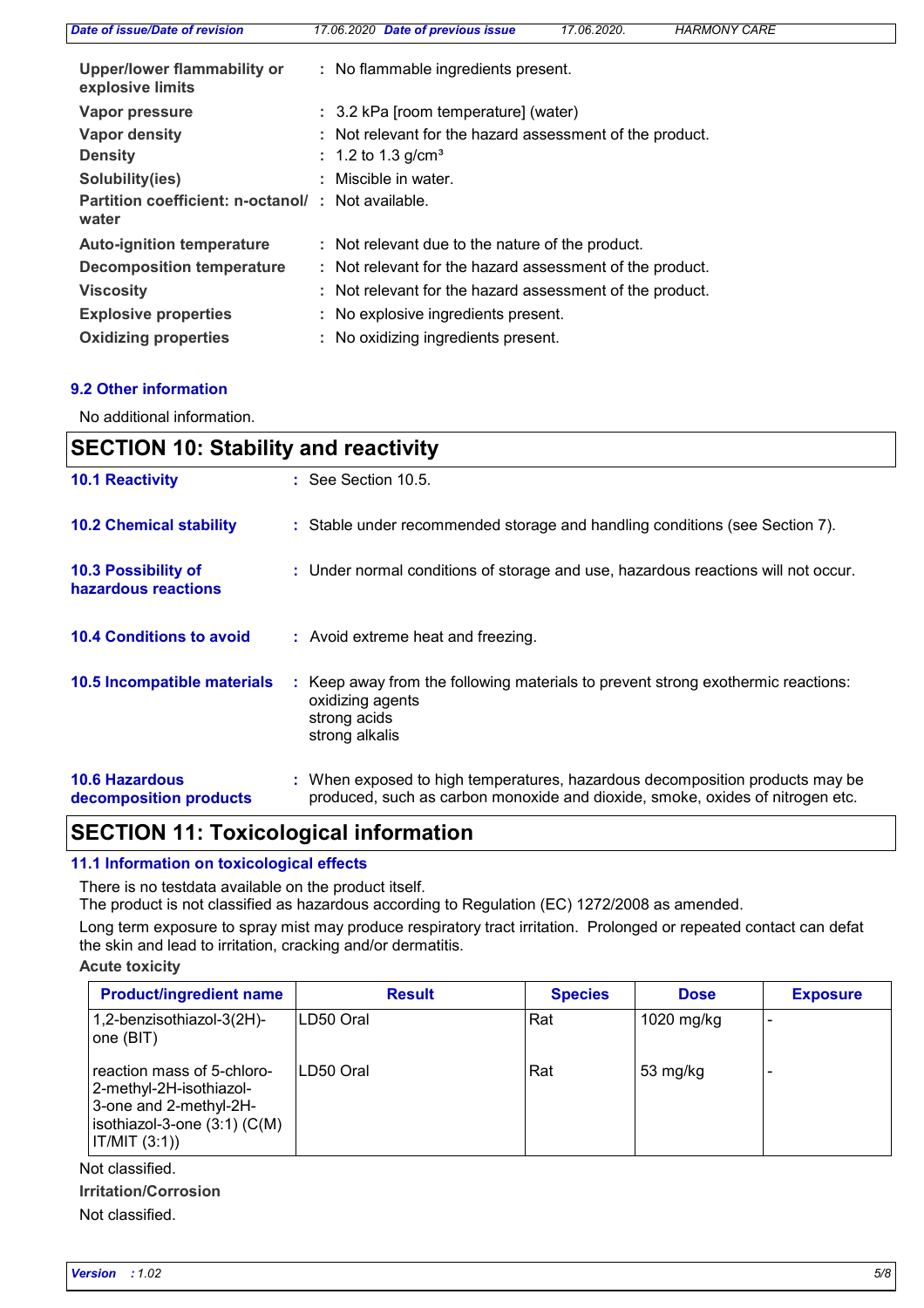| Date of issue/Date of revision                                                                                                                                                            | 17.06.2020 Date of previous issue                                                                                                                                                                                                           | 17.06.2020. | <b>HARMONY CARE</b> |  |
|-------------------------------------------------------------------------------------------------------------------------------------------------------------------------------------------|---------------------------------------------------------------------------------------------------------------------------------------------------------------------------------------------------------------------------------------------|-------------|---------------------|--|
| <b>Sensitization</b>                                                                                                                                                                      |                                                                                                                                                                                                                                             |             |                     |  |
| which may produce an allergic reaction:<br>1,2-benzisothiazol-3(2H)-one (BIT)<br>2,2-dibromo-2-cyanoacetamide (DBNPA)<br>2,2'-dithiobis[N-methylbenzamide] (DTBMA)<br><b>Mutagenicity</b> | The product is not classified as sensitizing by skin contact, but it contains following preservatives or other biocides<br>reaction mass of 5-chloro-2-methyl-2H-isothiazol-3-one and 2-methyl-2H-isothiazol-3-one (3:1) (C(M)IT/MIT (3:1)) |             |                     |  |
| Not classified.                                                                                                                                                                           |                                                                                                                                                                                                                                             |             |                     |  |
| Carcinogenicity                                                                                                                                                                           |                                                                                                                                                                                                                                             |             |                     |  |
| Not classified.                                                                                                                                                                           |                                                                                                                                                                                                                                             |             |                     |  |
| <b>Reproductive toxicity</b>                                                                                                                                                              |                                                                                                                                                                                                                                             |             |                     |  |
| Not classified.                                                                                                                                                                           |                                                                                                                                                                                                                                             |             |                     |  |
| <b>Teratogenicity</b>                                                                                                                                                                     |                                                                                                                                                                                                                                             |             |                     |  |
| Not classified.                                                                                                                                                                           |                                                                                                                                                                                                                                             |             |                     |  |
| Specific target organ toxicity (single exposure)                                                                                                                                          |                                                                                                                                                                                                                                             |             |                     |  |
| Not classified.                                                                                                                                                                           |                                                                                                                                                                                                                                             |             |                     |  |
| Specific target organ toxicity (repeated exposure)                                                                                                                                        |                                                                                                                                                                                                                                             |             |                     |  |
| Not classified.                                                                                                                                                                           |                                                                                                                                                                                                                                             |             |                     |  |
| <b>Aspiration hazard</b>                                                                                                                                                                  |                                                                                                                                                                                                                                             |             |                     |  |
| Not classified.                                                                                                                                                                           |                                                                                                                                                                                                                                             |             |                     |  |
|                                                                                                                                                                                           |                                                                                                                                                                                                                                             |             |                     |  |

# **SECTION 12: Ecological information**

Ecological testing has not been conducted on this product. Do not allow to enter drains, water courses or soil.

The product is not classified as environmentally hazardous according to Regulation (EC) 1272/2008.

### **12.1 Toxicity**

| <b>Product/ingredient name</b>         | <b>Result</b>        | <b>Species</b>               | <b>Exposure</b> |
|----------------------------------------|----------------------|------------------------------|-----------------|
| 1,2-benzisothiazol-3(2H)-<br>one (BIT) | Acute EC50 0.36 mg/l | Algae - Skeletonema costatum | 72 hours        |
|                                        | Acute LC50 0.74 mg/l | Fish                         | 96 hours        |

#### **12.2 Persistence and degradability**

| <b>Product/ingredient name</b>                                                                                                     | <b>Aquatic half-life</b> | <b>Photolysis</b> | Biodegradability |
|------------------------------------------------------------------------------------------------------------------------------------|--------------------------|-------------------|------------------|
| reaction mass of 5-chloro-<br>2-methyl-2H-isothiazol-<br>3-one and 2-methyl-2H-<br>$ isothiazol-3-one(3:1)(C(M)) $<br> IT/MIT(3:1) |                          |                   | Readily          |

| <b>12.3 Bioaccumulative</b> | : No specific data. |
|-----------------------------|---------------------|
| potential                   |                     |

#### **12.4 Mobility in soil**

| <b>Soil/water partition</b><br>coefficient (Koc) | : Not available. |
|--------------------------------------------------|------------------|
| <b>Mobility</b>                                  | : Not available. |

## **12.5 Results of PBT and vPvB assessment**

This mixture does not contain any substances that are assessed to be a PBT or a vPvB.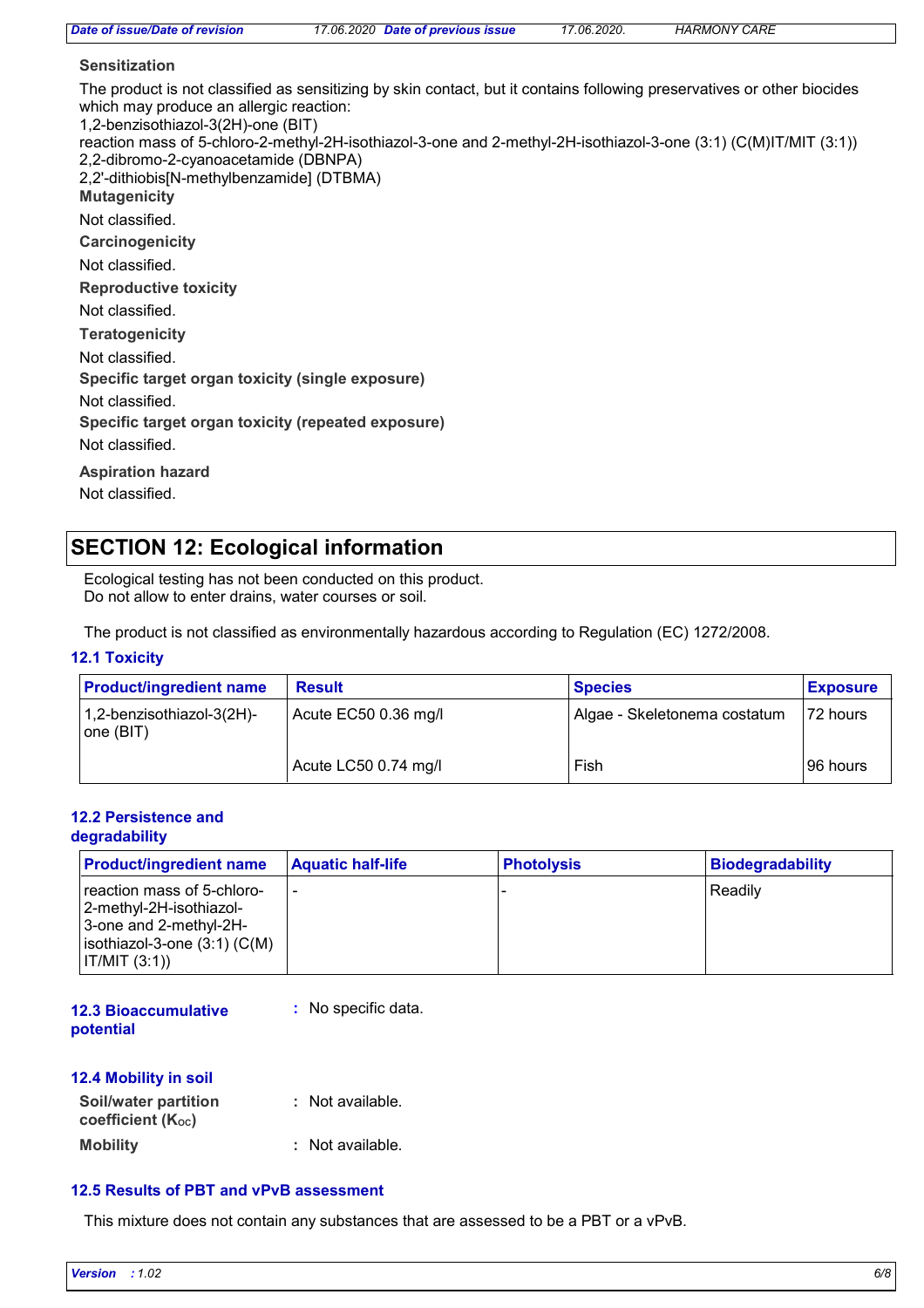*Date of issue/Date of revision 17.06.2020 Date of previous issue 17.06.2020. HARMONY CARE*

#### **12.6 Other adverse effects :** Not available.

## **SECTION 13: Disposal considerations**

#### **13.1 Waste treatment methods**

#### **Product**

- **Methods of disposal :**
- Remove as much product as possible from the tools before cleaning. Liquid residue must not be emptied into drains or sewage system, but handled in accordance with national regulations. Product residues should be left at special companies which have permission for gathering this kind of wastes.

#### **European waste catalogue (EWC)**

| Waste code       | <b>Waste designation</b>                                       |  |
|------------------|----------------------------------------------------------------|--|
| $ 080112\rangle$ | waste paint and varnish other than those mentioned in 08 01 11 |  |

If this product is mixed with other wastes, the original waste product code may no longer apply and the appropriate code should be assigned. For further information, contact your local waste authority.

#### **Packaging**

| <b>Methods of disposal</b> | : Empty packaging should be recycled or disposed of in accordance with national |
|----------------------------|---------------------------------------------------------------------------------|
|                            | regulations.                                                                    |

**Special precautions :** No additional information.

## **SECTION 14: Transport information**

This product is not regulated for carriage according to ADR/RID, IMDG, IATA.

|                                           | <b>ADR/RID</b>           | <b>IMDG</b>    | <b>IATA</b>    |
|-------------------------------------------|--------------------------|----------------|----------------|
| 14.1 UN number                            | Not regulated.           | Not regulated. | Not regulated. |
| 14.2 UN proper<br>shipping name           | $\overline{a}$           |                |                |
| <b>14.3 Transport</b><br>hazard class(es) | $\overline{\phantom{0}}$ |                |                |
| 14.4 Packing<br>group                     | -                        |                |                |
| 14.5<br><b>Environmental</b><br>hazards   | No.                      | No.            | No.            |

#### **14.6 Special precautions for : Transport within user's premises: always transport in closed containers that are user** upright and secure. Ensure that persons transporting the product know what to do in the event of an accident or spillage.

#### **14.7 Transport in bulk according to IMO instruments :** Not available.

## **SECTION 15: Regulatory information**

## **15.1 Safety, health and environmental regulations/legislation specific for the substance or mixture**

**EU Regulation (EC) No. 1907/2006 (REACH)**

| <b>Other EU regulations</b> |                                                     |
|-----------------------------|-----------------------------------------------------|
| <b>Europe inventory</b>     | : At least one component is not listed.             |
| <b>VOC Directive</b>        | : This product is in scope of Directive 2004/42/CE. |